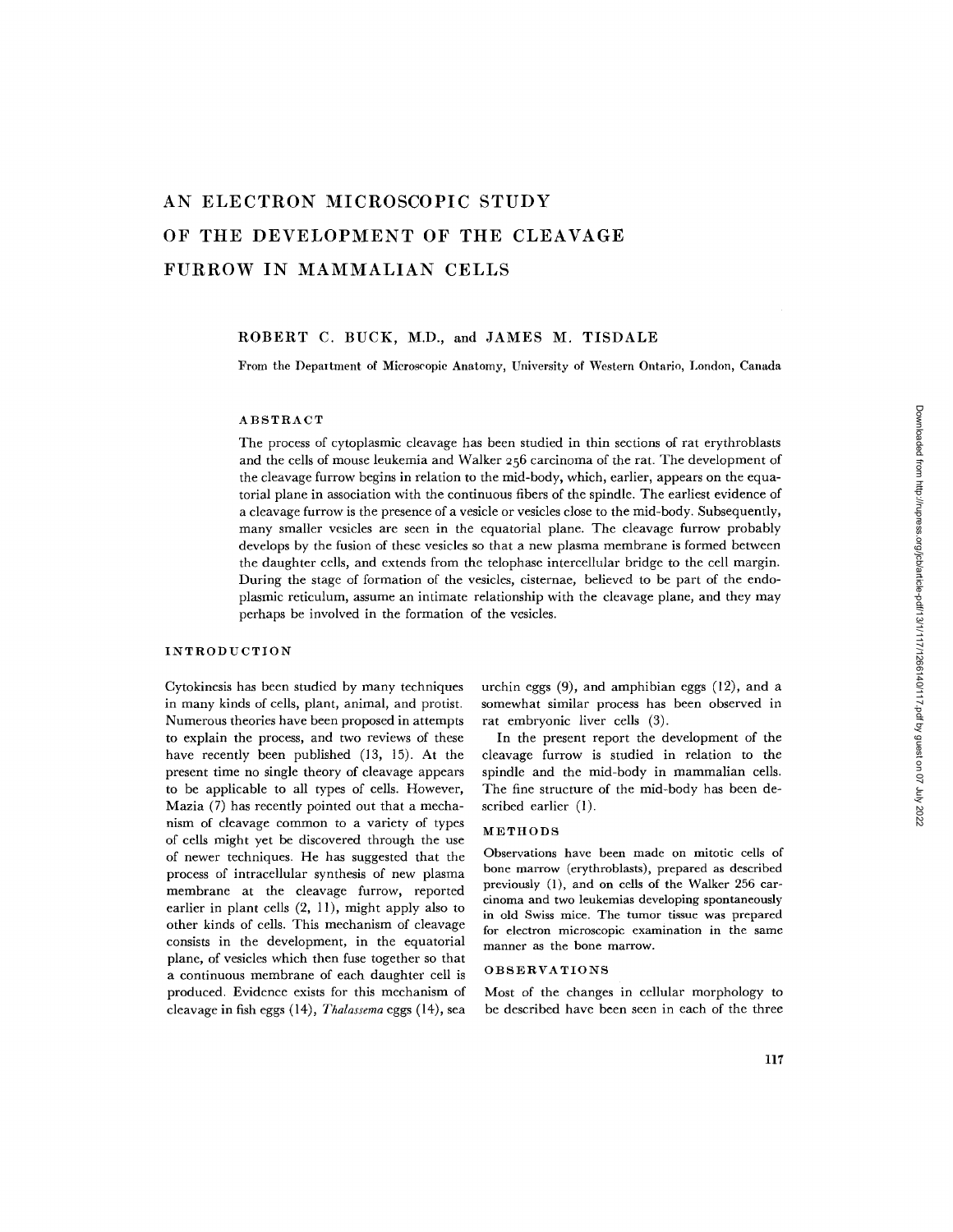

Anaphase in mouse leukemia cell. Fibrillary substance extends, as the continuous fibers of the spindle, between the separating chromosome sets, and continues toward the poles of the cell by passing between the individual chromosomes. At the plane of the equator a short length of fiber shows a pronounced increase in density (arrow).  $\times$  14,000.



# FIGURE 2

Telophase in Walker 256 carcinoma. The nuclear membranes have largely re-formed and the daughter nuclei are dense, disc-like structures. On the equatorial plane two regions of the spindle show a pronounced increase in density (arrows).  $\times$  15,000.

118 THE JOURNAL OF CELL BIOLOGY  $\cdot$  VOLUME 13, 1962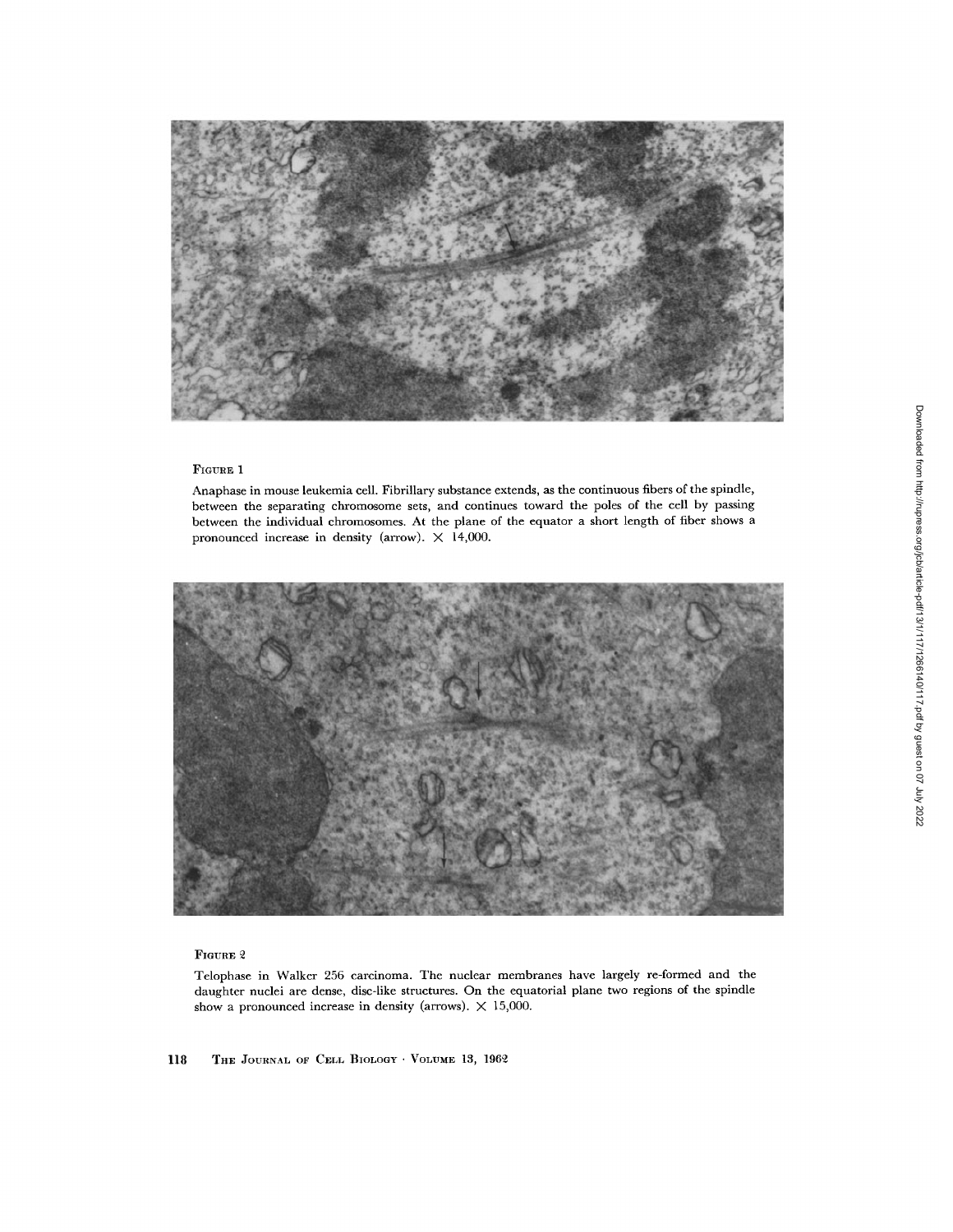types of cells studied. We believe that there is probably not a fundamental difference between them in this respect. On the contrary, the differences between the cells, when comparable stages of mitosis are examined, seem to stem mainly from the relative size of the cells, size of nuclei, degree of prominence of the cisternae of the endoplasmic reticulum (ER), and other quantitative features.



#### FIGURE 3

Mid-body in erythroblast after development of **the** cleavage furrow. It consists of a dense plate of fibrillary material, apparently developed by the aggregation of densities on the spindle of the type shown in Figs. 1 and 2.  $\times$  23,000.

Cytokinesis extends through a considerable part of the period of mitosis. The anaphase flattening of the cell may be considered the beginning, and the end is reached only when the telophase bridge connecting the daughter cells finally ruptures.

In early anaphase, as the cell begins to lengthen, the continuous fibers of the spindle already show points of increased density (Fig. 1) which later form the mid-body (1). With the onset of telophase and the beginning of the application of the nuclear membrane to the chromosome masses, the cell shape changes slightly as the equatorial region undergoes some narrowing. At this time the short lengths of density on the fibers of the spindle have become condensed in the axial part of the equatorial plane (Fig. 2).

By the time the nuclear membrane has developed to enclose the chromosome mass on the equatorial as well as on the polar surface, the densities on the spindle have formed a fibrillary plate which constitutes the mid-body (Fig. 3).



#### **FIGURE 4**

Erythroblast mid-body at an earlier stage than that seen in Fig. 3, showing its eccentric position and the presence of an oval profile of a vesicle in the cytoplasm close to it (lower arrow). A second oval profile is also present on the equatorial plane (upper arrow).  $\times$  34,000.

The mid-body lies in the equatorial plane and, in the erythroblast, over to one side of the long axis of the cell. Therefore the cleavage furrow has to develop farther on one side of the mid-body than on the diametrically opposite side. In some sections, depending upon the plane of sectioning, very little cytoplasm may separate it from the plasma membrane at one side of the cell. At this time there are observed some profiles of vesicular structures in relation to the mid-body (Fig. 4).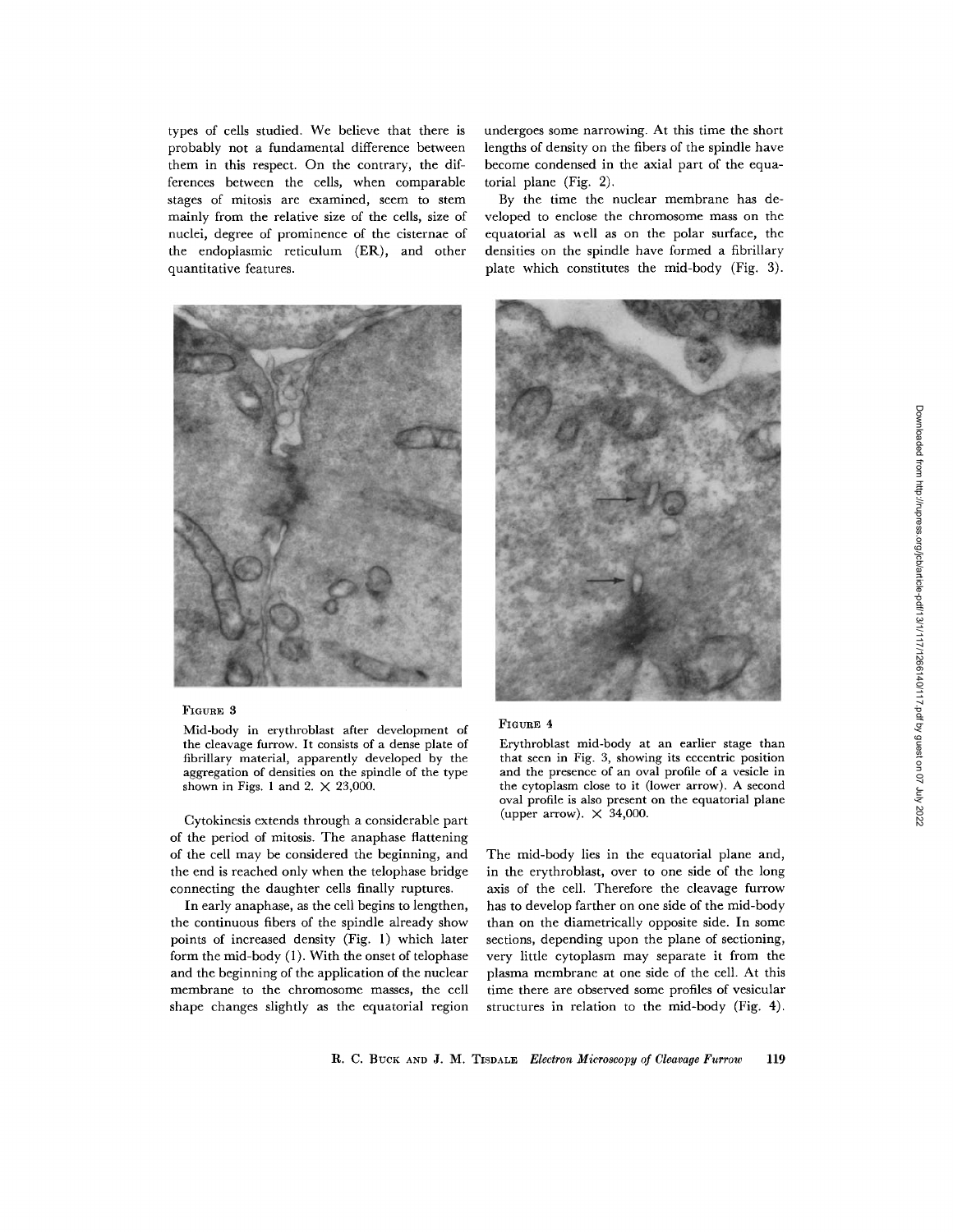

Cleavage region of an crythroblast at the stage of formation of multiple vesicles on the equatorial planc. The midbody consists of dense, fibrillary matcrial in the bridge joining the daughter cells. On each side of it is the clongatcd profilc of a vesicle (arrows) which is larger than the other vesicles. The latter extend from the larger vesicle as a straight row to the cell margin. On each side of the equatorial plane is a much perforated, double-wallcd cisterna, the profile of which is reflected away from the cleavage plane as it approaches the spindle. A part of the nucleus of one daughter cell is seen in the upper right corner.  $\times$  36,000.

Usually, a membrane-bounded vesicle, the contents showing almost no density, is seen against the mid-body on the side facing the greater thickness of cytoplasm. In other sections the profile of a vesicle is seen at either side of the mid-body. Serial sections show that these profiles may fuse into one. In other words, there appears, in some cases at least, to be a ring-shaped vesicle encircling the mid-body. Such a structure cannot be illustrated adequately in a single micrograph, and our interpretation has been built up by examining several cells at this stage, some of which have been cut serially. It must be admitted, however, that we have been able to find only a very small propor-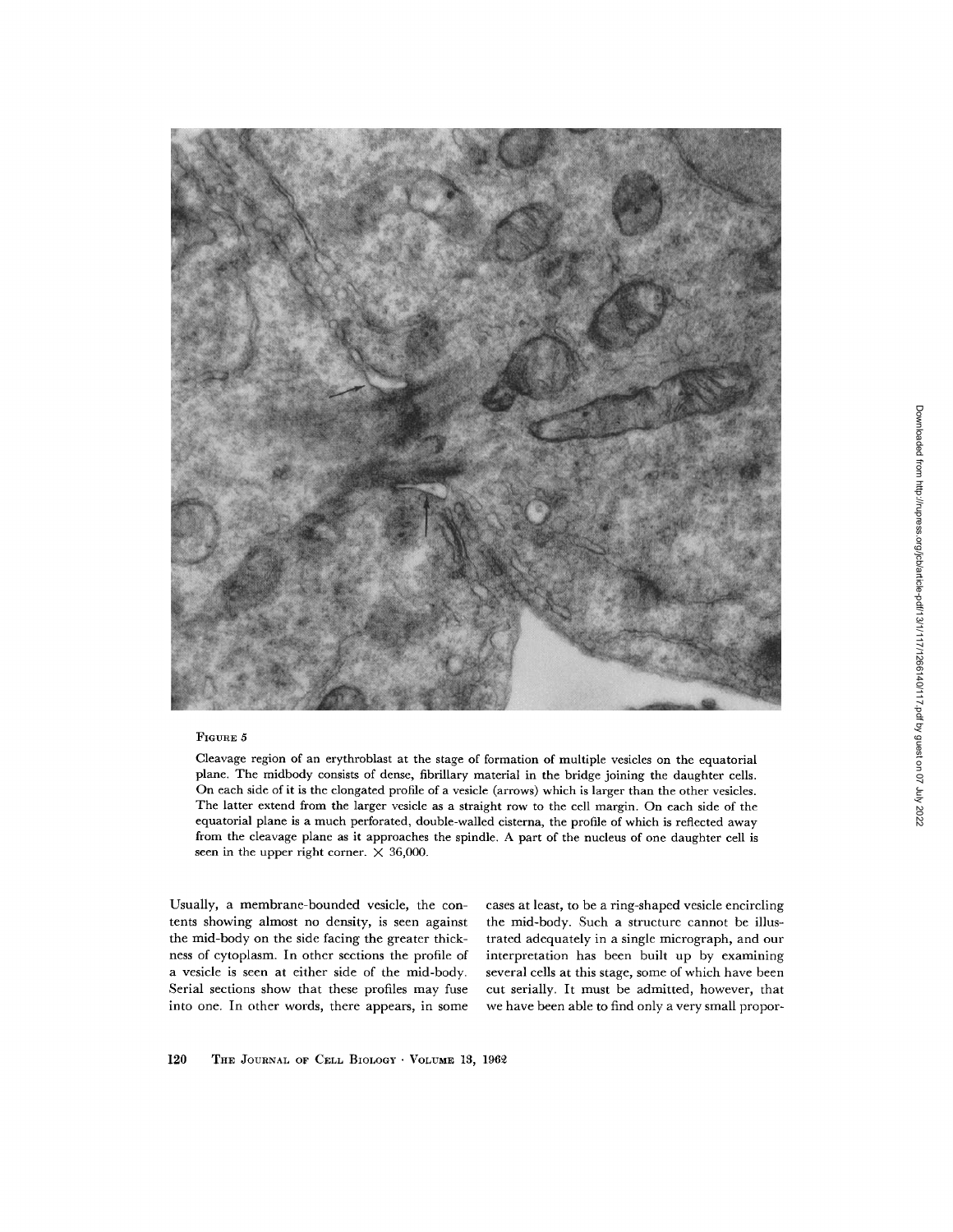

The same cell as that shown in Fig. 5, sectioned at a level that does not include the spindle. This micrograph shows the extent of the cisternae (arrows) and their disposition in relation to the cleavage plane, plasma membrane, and nuclei. If the distribution of the cisternal profiles seen here is considered in relation to that shown in Fig. 5, it is apparent that the cisterna of each daughter cell is in the form of a large, incomplete ring which encircles the spindle. This section passes to one side of the center of the ring.  $\times$  18,000.

tion of mitotic ceils in this stage of development. We conclude that this phase occupies a small part of the time of the mitotic cycle.

Images have been obtained showing what are interpreted as an immediately succeeding stage, in which a row of vesicles lies on the equatorial plane. The cell illustrated in Figs. 5 and 6 has been intensively studied by means of twelve sections through it, and it appears to us quite instructive as to the events at this moment in time. The mid-body is recognized by the presence of fibrillary material of high density. The ringshaped vesicle is considerably larger than the other vesicles lying in the equatorial plane. The

latter consist of roughly spherical, membranebounded structures measuring from 40 to 70 m $\mu$ in diameter. Since about thirty of them are seen in one section, several hundred would probably be present in the whole equatorial plane.

On each side of the row of vesicles in Figs. 5 and 6 is seen the profile of an incomplte doublemembrane system or cisterna. The disposition of these cisternae has been studied in only a few cells, but it is hard to avoid the conclusion that they are, in some way, associated with the development of the vesicles of the equatorial plane. From the series of sections through these daughter cells it is obvious that the cisternae are symmetrically

R. C. BUCK AND J. M. TISDALE *Electron Microscopy of Cleavage Furrow* 121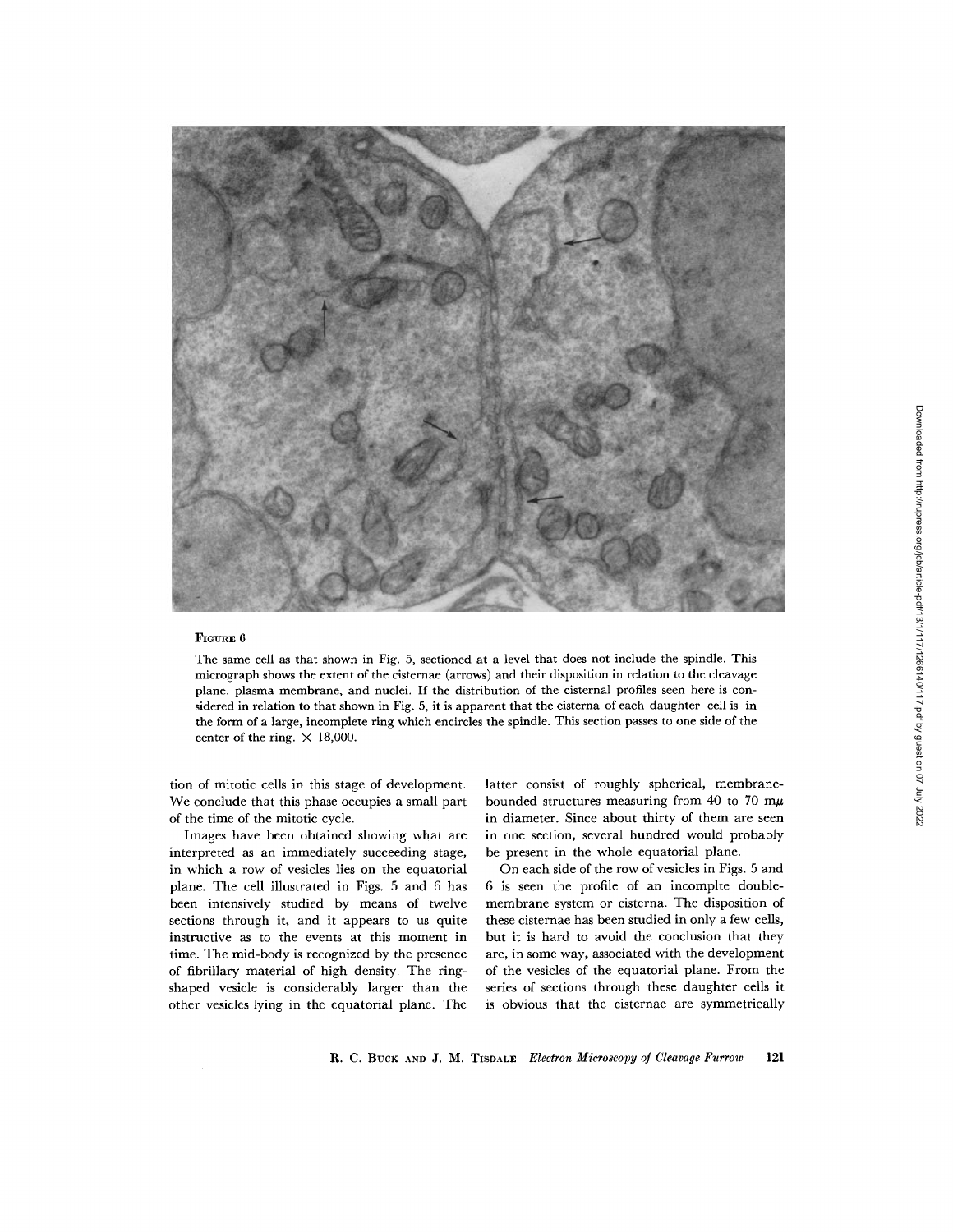



Cell of Walker 256 carcinoma. A long cleavage furrow extends from the telophase bridge to the margin of the cell.  $\times$  7000.

on the cleavage plane. Unfortunately, this cell has not been sectioned through the mid-body. Because of their large size, the cells of Walker 255 carcinoma are rarely found to be sectioned parallel to the long axis and also through the mid-body, but one such cell is shown in Figs. 8 and 9. In the short intercellular telophase bridge are rather widely separated strands of the dense material of the mid-body. A long cleft extends from the telophase bridge to the margins of the cell. The interesting feature of this cleft is that the lining of the new plasma membrane is thrown into a great number of microvillous projections. Other parts of the plasma membrane of this cell show few microvilli. The appearance suggests to us the redundant plasma membrane which would be expected to result from the fusion of a series of vesicles on the equatorial plane. As vesicles grow and then fuse together to form a continuous membrane, the surface area of the latter will necessarily be greater than that of a smooth membrane extending between the same points (telophase bridge to cell margin). It is also possible that an unknown factor promoting the growth of the

#### FIGURE 7

Mouse leukemia cell in telophase, showing a short row of vesicles on the equatorial plane. The section does not pass through the spindle. Nuclei of daughter cells are shown  $(N)$ .  $\times$  29,000.

arranged and have developed to about the same degree in each cell. Each cisterna consists of a double membrane reaching almost from the equatorial surface of the nucleus to the cleavage plane. It then passes axially almost to the midbody, where it curves again toward the nucleus, and this part of it encircles the central spindle. Numerous perforations exist in the cisternae, especially on the surface facing the spindle. We are indebted to Dr. Keith Porter for the suggestion that these cisternae are a part of the ER. In the erythroblasts the membranes do not have RNP particles on their outer surfaces, but they do in the cells of Walker tumor.

Although fewer tumor cells than erythroblasts have been observed in the critical stages of cleavage, the images indicate that the process is essentially similar. In Fig. 7 a telophase cell of mouse leukemia displays a short row of vesicles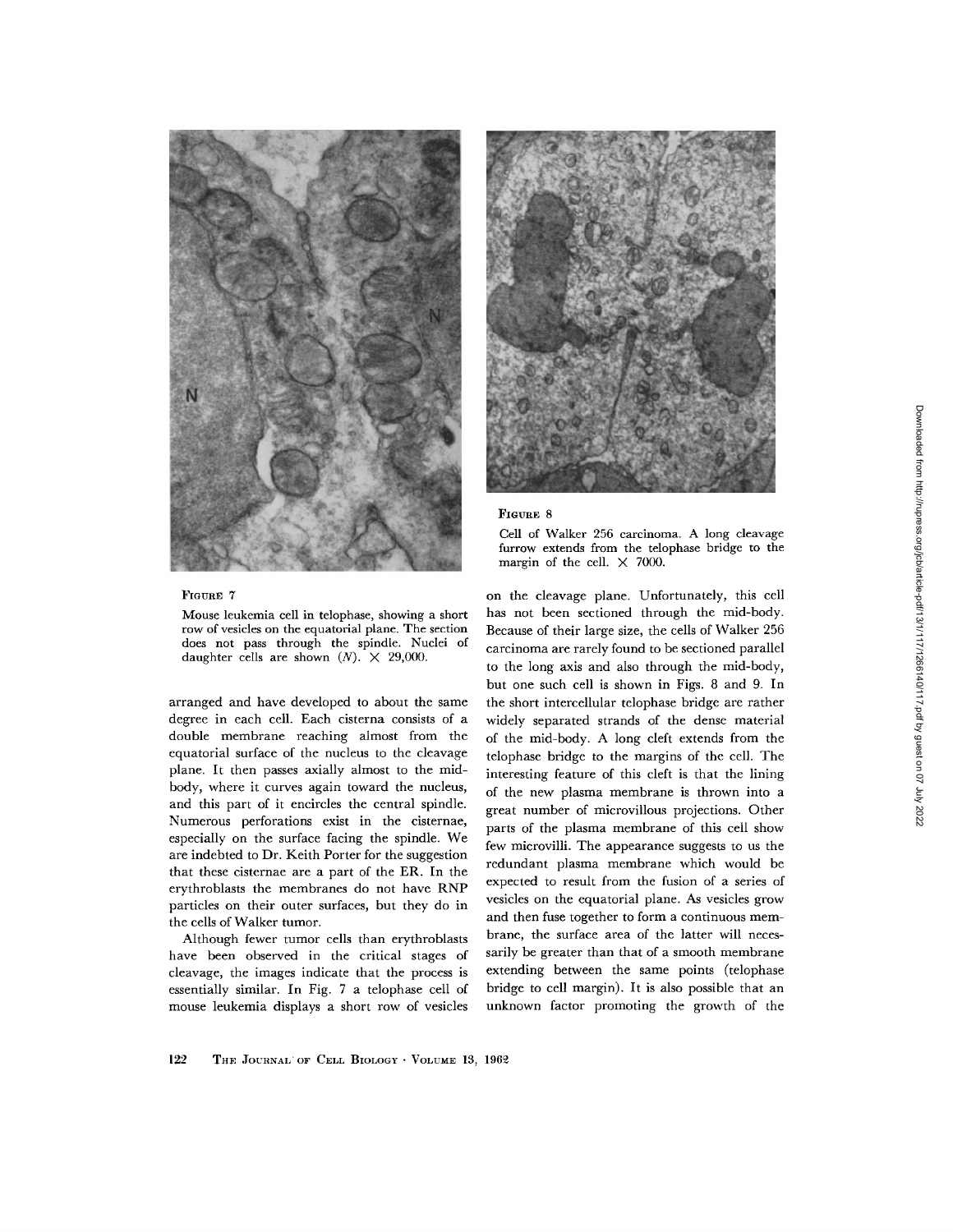

Telophase bridge and deep margin of the cleavage furrow in **another section** of the cell shown in Fig. 8. **The section** passes through two pieces of dense, fibrillary material, which are parts of the mid-body. Numerous microvilli project into the furrow.  $\times$  22,000.

vesicles might likewise promote the growth of microvilli after fusion of the vesicles.

#### DISCUSSION

The formation of vesicles on the equatorial plane has been observed in telophase of *Allium* root tip  $(2, 11)$ , and their development proceeds in a centrifugal direction (11). The suggestion was made by David (3) that the intracellular synthesis of new plasma membrane of the cleavage furrow may occur in mitotic cells of rat embryonic liver. The formation of the new membrane was said to begin at an indentation in the old one and to involve the participation of granules extending to a vacuole deeper in the cell. We are grateful to Dr. Donald P. Costello for bringing to our notice a description by Wilson (14) of cleavage in fish eggs and eggs of *Thalassema,* in which the formation of vacuoles on the equatorial plane was seen. More recently, the development of new cleavage membrane from vacuoles has been suggested as the mechanism of cleavage in sea urchin eggs (9). In dividing newt cells localized cortical growth, in the form of a double layer of cytoplasm, was observed to be the basis of a preformed cleavage plane (12).

The mechanisms of cleavage suggested for plant cells  $(2, 11)$ , rat embryonic cells  $(3)$ , fish and *Thalassema* eggs (14), sea urchin eggs (9), newt eggs (12), and the cells of our study, although different, have in common the idea that structures or materials with a transverse orientation exist on the equatorial plane, and that before the time of the appearance of the cleavage furrow a structural basis for the new membrane already exists. This is quite different from the concept, which seems to be widely accepted, that the cleavage of mammalian cells involves the contraction of a band of cytoplasm, constricting the cell at the equator. If published photographs, especially phase contrast photographs, of mammalian cells in early telophase are examined with the idea in mind of an equatorial plane of vesicles, at least some suggestion may be obtained of transversely oriented material. Thus, Hughes and Swann (5), studying chick fibroblasts in tissue culture with polarized light, noted a birefringent line running perpendicular to the long axis of the cell during cleavage. They did not commit themselves in regard to its significance, but, in our opinion, it may possibly represent the cleavage vesicles. Similarly, in cine-films of dividing cells in tissue culture, one can interpret cleavage as the opening up of a preformed membrane, rather than the constriction of the old one.

An interesting observation, which might be consistent with our finding of a vesicle surrounding the mid-body, was made by Mota (8), studying grasshopper neuroblasts. For some reason, not known to him, certain cells underwent karyo-

R. C. BUCK AND J. M. TISDALE *Electron Microscopy of Cleavage Furrow* 123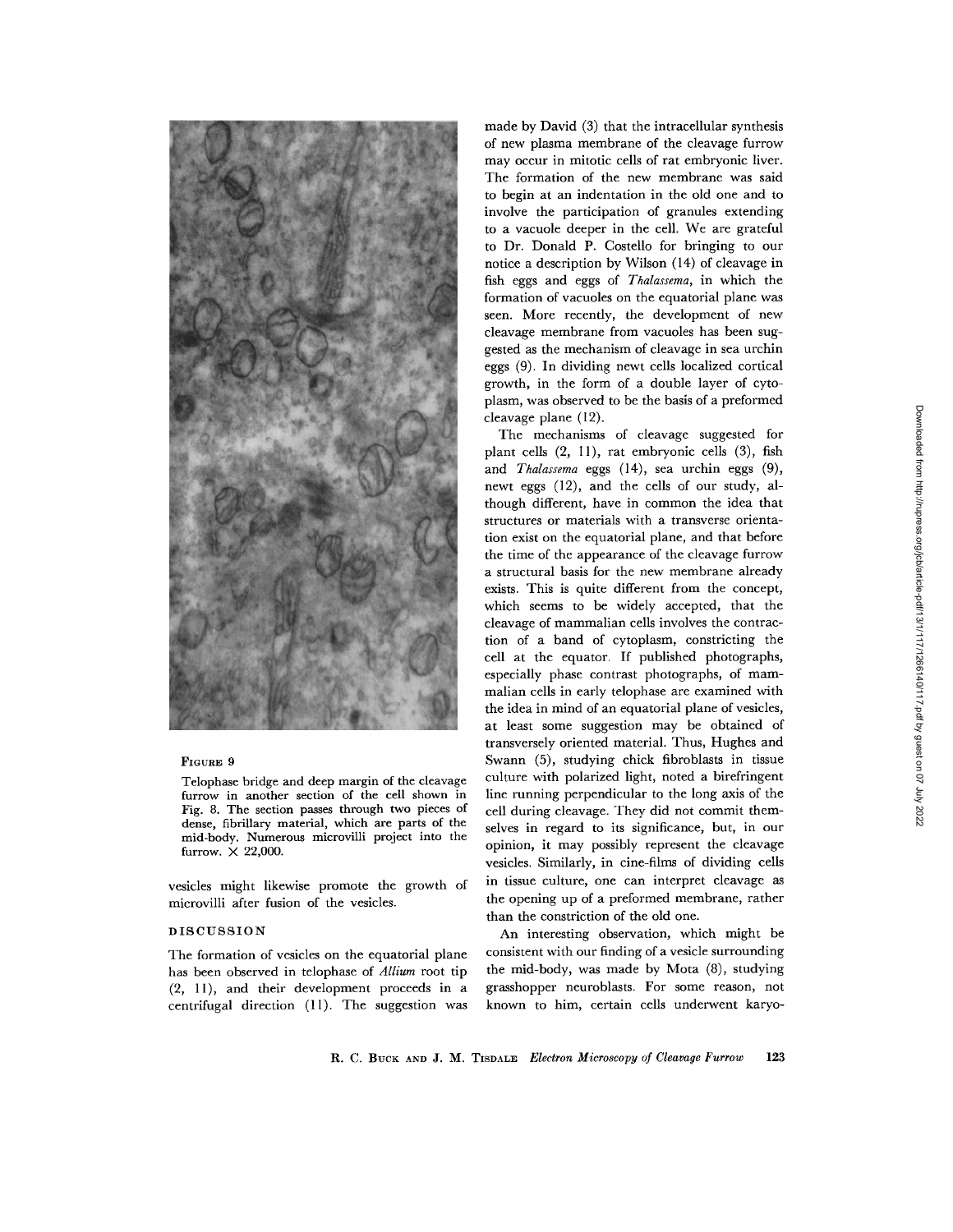kinesis without cytokinesis, and in these he observed that the middle of the spindle was encircled by a ring of material. We wonder if this material might have been a vesicle of the type we have described.

That the position of the cleavage furrow is determined by the mid-point of the spindle is well established for certain types of cells. Kawamura (6) found in grasshopper neuroblasts that, regardless of how the spindle was displaced by microdissection, the cleavage furrow always formed around its middle part. He postulated that the cell surface responds, by undergoing cleavage, to some substance formed by the spindle. On the other hand, the cleavage of sea urchin eggs proceeds normally when the spindle is removed during anaphase, and the position of the cleavage furrow is determined by the position of the spindle before anaphase, but not later (4).

According to our observations, the process of cleavage involves three steps, which may not be directly related. These are: (1) moderate narrowing of the middle of the cell during late anaphase and early telophase, (2) development of a cleavage furrow by the fusion of vesicles on the equatorial plane, and (3) parting of the intercellular telophase bridge.

The first stage represents a progression from the cylindrical shape of the cell in anaphase. It corresponds to the period of the laying down of the major part of the nuclear membrane; when it terminates, the chromosome masses are in the shape of thick discs positioned transversely in each daughter cell. The narrowing of the middle part of the cell is considered to reflect the natural conformity of the plasma membrane to the size, and perhaps rigidity, of the cell contents. If we assume that the telophase nuclei, which are very dense in electron micrographs, have greater rigidity than the cytoplasm, we would expect the plasma membrane to be somewhat wide at the level of the nuclei and narrower between them.

At this stage the mid-body is already present. The development of the cleavage furrow then proceeds centrifugally, beginning with a vesicle (perhaps several vesicles which fuse together) close to the mid-body. Whether the mid-body produces some substance which influences the adjacent cytoplasm to become converted into a membranous vesicle is, of course, unknown, but the spatial and temporal relationship of the first vesicle to the mid-body seems clear.

The first vesicle seems to be fundamentally different from the other vesicles which lie in the equatorial plane. In many images it is the only vesicle present, and this suggests that it forms first. It is considerably larger than the other vesicles when they do appear, and its profile has a different shape. On the available evidence we cannot deduce the role of the first vesicle in giving rise to the other vesicles of the equatorial plane. The fact that its membrane may be continuous with the membrane of the other vesicles does not, of course, establish the origin of the one from the other.

A significant point, it seems to us, is that, at the time of the appearance of the first vesicle, there is no extensive development of the membranes of the ER near the cleavage plane. In images which show either a row of discrete vesicles or the continuous membrane of the early cleavage furrow, cisternae of the ER are found in relation to the central spindle and the cleavage plane. These cisternae would appear, from their distribution, to have a role in forming the vesicles. Perhaps vesicles arise by a process of pinching off, similar to that observed in the development of pinocytotic vesicles from plasma membrane (10). It seems likely that these cisternae are comparable to those which were seen by Porter and Caulfield (l l) extending toward the cleavage plane and which, they believed, gave rise to vesicles there.

The final stage of cleavage, that of separation in the telophase bridge, remains to be studied from the standpoint of the participation of the mid-body and the ER or other membrane-forming structure. It is possible that, here also, the separation is effected by the fusion of tiny vesicles to one side of the mid-body (1). In the living cell the bridge is observed to snap and the mid-body goes to one of the daughter cells (5). The fate of the mid-body in the cell receiving it is unknown.

This work was supported by grants from the Medical Research Council of Canada and the National Cancer Institute of Canada.

The authors are grateful to Messrs. William Daniels and Charles Jarvis for technical assistance.

*Received for publication, November 2, 1961.*